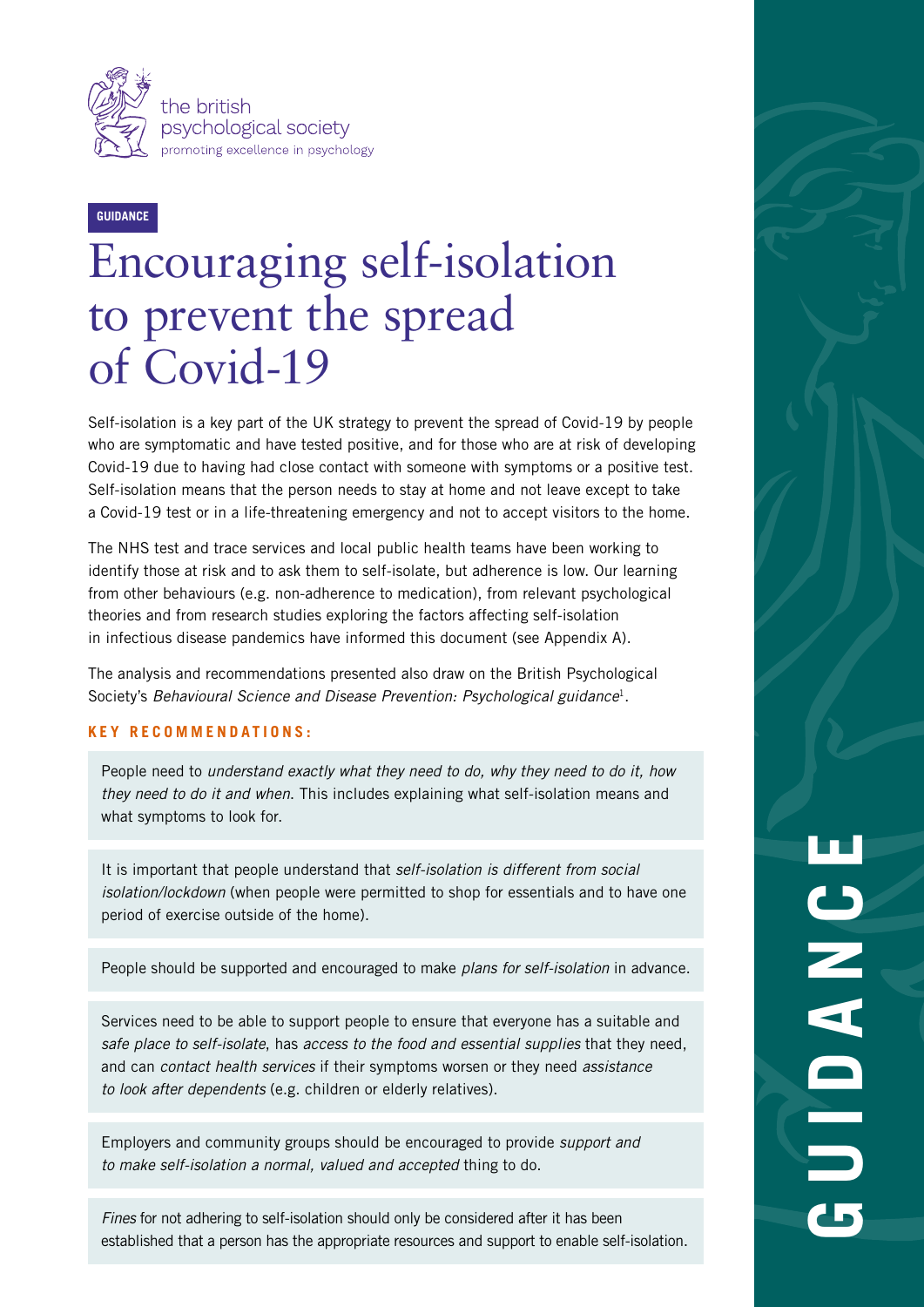Communications should *persuade about the benefits of self-isolation* for oneself and others but these may need to be *tailored* for different groups who may have different motivations and require different types of messages from *credible sources for that population*.

People should be provided with positive *feedback* about how their adherence to self-isolation has been beneficial.

People should ideally be compensated for financial losses incurred as a result of self-isolation, and other incentives (financial or material) could also be offered.

Communications should emphasise the *practical and emotional support* that is available for people to self-isolate so that they can *feel confident* that they can do it effectively.

## **SELF-ISOLATION GUIDANCE**

Self-isolation is a critical part of the strategy to prevent the spread of Covid-19. Self-isolation means that you: (i) stay at home, do not go to work, school or public areas or use public transport; (ii) do not leave the home to buy food or essentials or to exercise; and (iii) do not have visitors to the home.

The guidance in the UK across the four nations (England, Scotland, Wales and Northern Ireland) is broadly similar<sup>2</sup> (although please check national guidance for any variation), and states that people should self-isolate for at least seven\* days if they have any symptoms that might be coronavirus *or* if they have received a positive Covid-19 test result:

#### England

[www.gov.uk/government/publications/covid-19-stay-at-home-guidance/stay-at-home-guidance-for](http://www.gov.uk/government/publications/covid-19-stay-at-home-guidance/stay-at-home-guidance-for-households-with-possible-coronavirus-covid-19-infection)[households-with-possible-coronavirus-covid-19-infection](http://www.gov.uk/government/publications/covid-19-stay-at-home-guidance/stay-at-home-guidance-for-households-with-possible-coronavirus-covid-19-infection)

#### Wales

[www.gov.wales/self-isolation-stay-home-guidance-households-possible-coronavirus](http://www.gov.wales/self-isolation-stay-home-guidance-households-possible-coronavirus)

#### **Scotland**

[www.gov.scot/publications/coronavirus-covid-19-test-and-protect](http://www.gov.scot/publications/coronavirus-covid-19-test-and-protect)

#### Northern Ireland

[www.nidirect.gov.uk/articles/coronavirus-covid-19-staying-home-and-self-isolation](http://www.nidirect.gov.uk/articles/coronavirus-covid-19-staying-home-and-self-isolation)

The current confirmed symptoms of coronavirus that should prompt self-isolation are: (i) a new continuous cough; (ii) a high temperature (fever); and (iii) a loss of, or change in, your normal sense of taste or smell.

Current guidance is that people should self-isolate for at least 14 days if they are in the household, extended household or 'bubble' of someone with symptoms or a positive test. The 14 days starts from the day when the first person in the household became ill<sup>3</sup>. If the person in that household with symptoms receives a negative Covid-19 test then the period of self-isolation can end for them, and for the other people in their household or bubble unless they have developed symptoms in the interim.

<sup>\*</sup> This changed from 7 days to 10 days on 10 July 2020.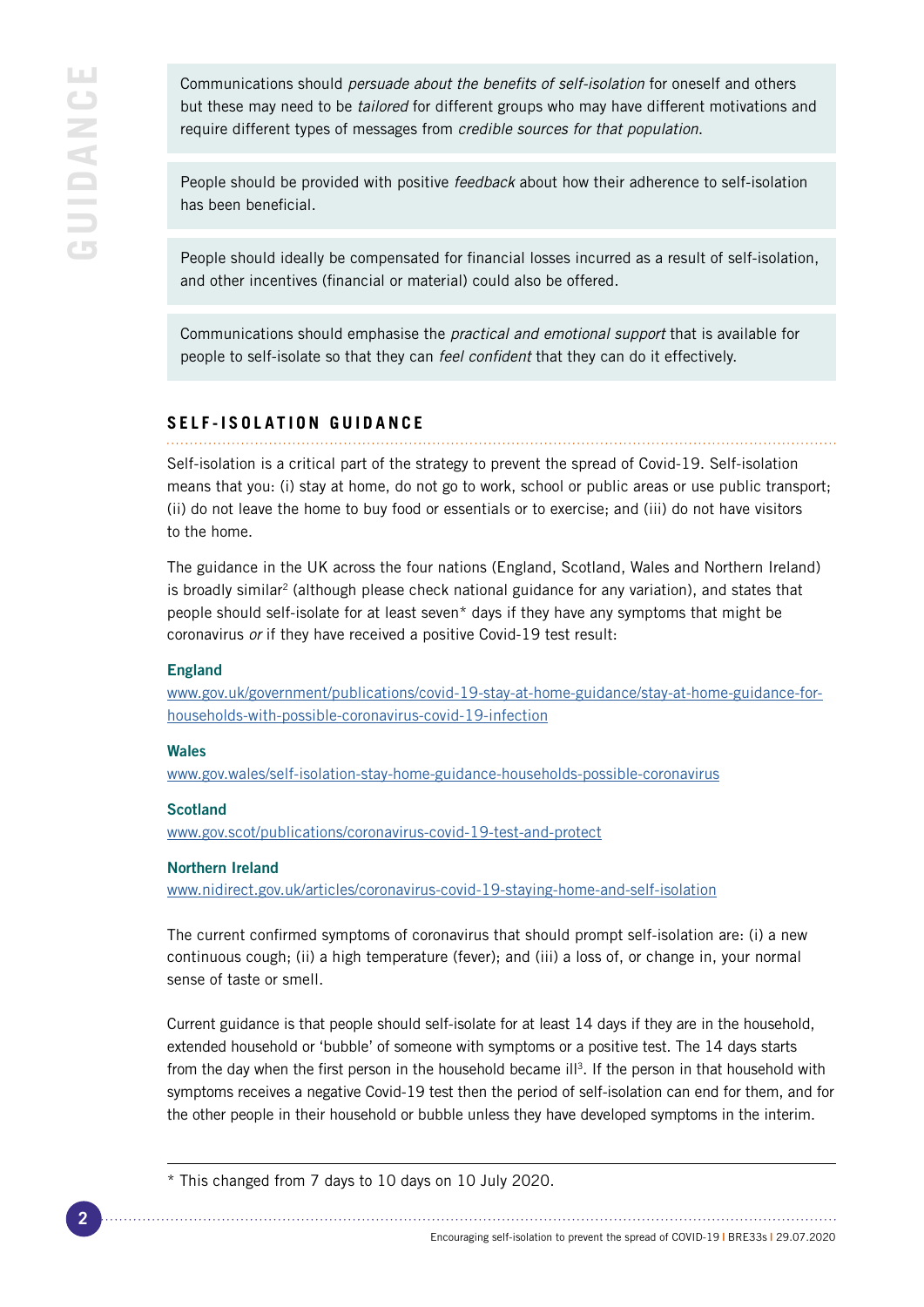People contacted by the test and trace service should also self-isolate for a period of 14 days, regardless of whether they have symptoms or not, because they have been in contact with someone who has received a positive Covid-19 test result.

#### **UNDERSTANDING THE INFLUENCES ON SELF-ISOLATION BEHAVIOUR**

Increasing adherence to self-isolation requires that we first understand why people do or do not self-isolate and then develop interventions to match these issues.

Drawing on our experience and relevant research on self-isolation during this and other pandemics (see Appendix A) we can expect the likely influences on adherence to self-isolation using the Capability, Opportunity, Motivation - Behaviour model (COM-B<sup>4</sup>, see Table 1).

| <b>Capability</b>                                                                                                                                                                                                                                                                                                                                                                                                                                                                                    | <b>Opportunity</b>                                                                                                                                                                                                                                                                                                                                                                                                                                                                                                                                                                  | <b>Motivation</b>                                                                                                                                                                                                                                                                                                                                                                                                                                                                                                                                                                                                                                                                                                               |
|------------------------------------------------------------------------------------------------------------------------------------------------------------------------------------------------------------------------------------------------------------------------------------------------------------------------------------------------------------------------------------------------------------------------------------------------------------------------------------------------------|-------------------------------------------------------------------------------------------------------------------------------------------------------------------------------------------------------------------------------------------------------------------------------------------------------------------------------------------------------------------------------------------------------------------------------------------------------------------------------------------------------------------------------------------------------------------------------------|---------------------------------------------------------------------------------------------------------------------------------------------------------------------------------------------------------------------------------------------------------------------------------------------------------------------------------------------------------------------------------------------------------------------------------------------------------------------------------------------------------------------------------------------------------------------------------------------------------------------------------------------------------------------------------------------------------------------------------|
| Knowledge about<br>Coronavirus<br>transmission/<br>infection.<br>Knowledge about<br>how self-isolation<br>can prevent the<br>spread of Covid-19<br>Knowledge about<br>when self-isolation<br>should happen and<br>for how long<br>Knowledge of how to<br>self-isolate appropriately<br>Remembering to do the<br>correct action in the<br>required situation<br>Ability to plan for what<br>to do if self-isolation is<br>necessary (e.g. having<br>emergency supplies and<br>a contact number ready) | Availability of others to<br>provide essentials and<br>emotional support for a<br>period of self-isolation.<br>Support and<br>encouragement<br>from friends, family,<br>employers and<br>colleagues to self-isolate<br>Financial stability to<br>$\bullet$<br>self-isolate<br>Having a safe place to<br>self-isolate<br>Living with other people<br>(e.g. family members or<br>in a shared house) who<br>are not self-isolating<br>Social norms to self-<br>$\bullet$<br>isolate (awareness that<br>others around us are<br>self-isolating and think<br>it's the right thing to do) | Intending to self-isolate<br>$\bullet$<br>and wanting to do it.<br>Beliefs about the<br>$\bullet$<br>effectiveness of self-<br>isolation (will it be<br>beneficial for them<br>and/or others)<br><b>Perceived risks</b><br>$\bullet$<br>of Covid-19 for<br>self and others<br>Incentives or<br>$\bullet$<br>compensation for self-<br>isolation/penalties for<br>not self-isolating<br>Beliefs about ability to<br>$\bullet$<br>effectively self-isolate<br>Identity as a<br>$\bullet$<br>'caring member of<br>the community'<br>Perceived negative<br>$\bullet$<br>consequences of self-<br>isolation (e.g. loss of<br>income, loneliness)<br>The impact of<br>$\bullet$<br>emotions (fear, anxiety,<br>loneliness, depression |

## **TABLE 1: LIKELY INFLUENCES ON SELF-ISOLATION BEHAVIOUR -CAPABILITY, OPPORTUNITY AND MOTIVATION**

In the following section we suggest a range of possible interventions that could be used to address the key barriers that we identify in our analysis. This is not an exhaustive list; rather it provides examples.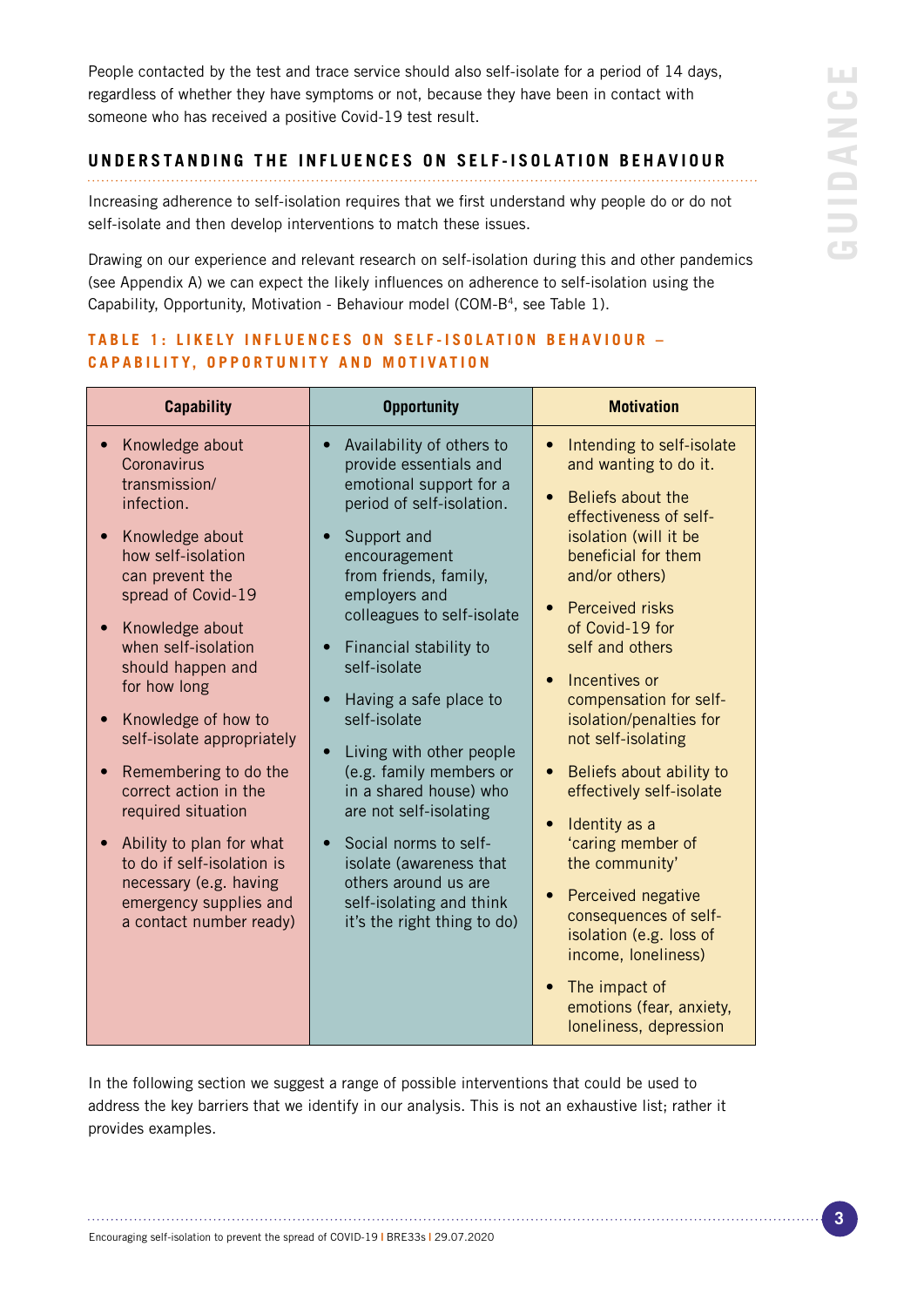*Knowledge* about Covid-19 symptoms, why and when to self-isolate, and what self-isolation means should all be addressed in clear communications that should be tailored to different audiences; for example, they need to be provided in different languages and for people with disabilities including learning disabilities, and visual and hearing impairment.

- Communications should explain exactly what we want people to do (i.e. Stay at home. Do not leave home even for food and essentials. Do not go to work. Do not accept visitors into the home). This is because 'self-isolation' may be confused with the 'social isolation' that was recommended during early lockdown when people were allowed out of the house for food and essentials and for one period of exercise per day.
- Communications should explain what symptoms to look out for but should also emphasise that people can spread Covid-19 without having noticeable symptoms<sup>5</sup>.

Support people to make plans so that they are prepared for self-isolation and remember to do it immediately when the situation arises. Communications could help people to make a plan about exactly what they will do if they notice symptoms in themselves or a member of the household or are asked to self-isolate by contact tracers. These might include:

- Collecting together key phone numbers (workplace, school, family member of friend), and making a plan to call them immediately if they identify that they need to self-isolate. For example: 'If I need to self-isolate, then I will go home immediately/stay at home and telephone […]'
- Having some key supplies in the house at all times so that people feel ready to self-isolate. This might include food essentials and making sure that they have sufficient prescription medications. But should avoid prompting stock-piling.
- Providing contact numbers of local organisations and services that can help people who are selfisolating so that people know that support is available and feel able to self-isolate. You might suggest that people keep numbers somewhere that won't get lost and are easy to find (e.g. stuck to the fridge or on a noticeboard). They could be provided on fridge magnets or stickers to help.

## **ADDRESSING OPPORTUNITY**

People need to have a safe and comfortable place to self-isolate and sufficient money and food to manage during a period of self-isolation. If people do not have any one of these then they are less likely to do so. Local services may need to:

- Create and signpost people to services to enable them to find a safe location to self-isolate, or to arrange their space so that they can best self-isolate from others who are sharing their accommodation. These services may need to be targeted at particular vulnerable groups including homeless, people experiencing domestic abuse, and people in shared accommodation.
- Arrange for the provision of food and support for people self-isolating who do not already have access through their family/friend support networks.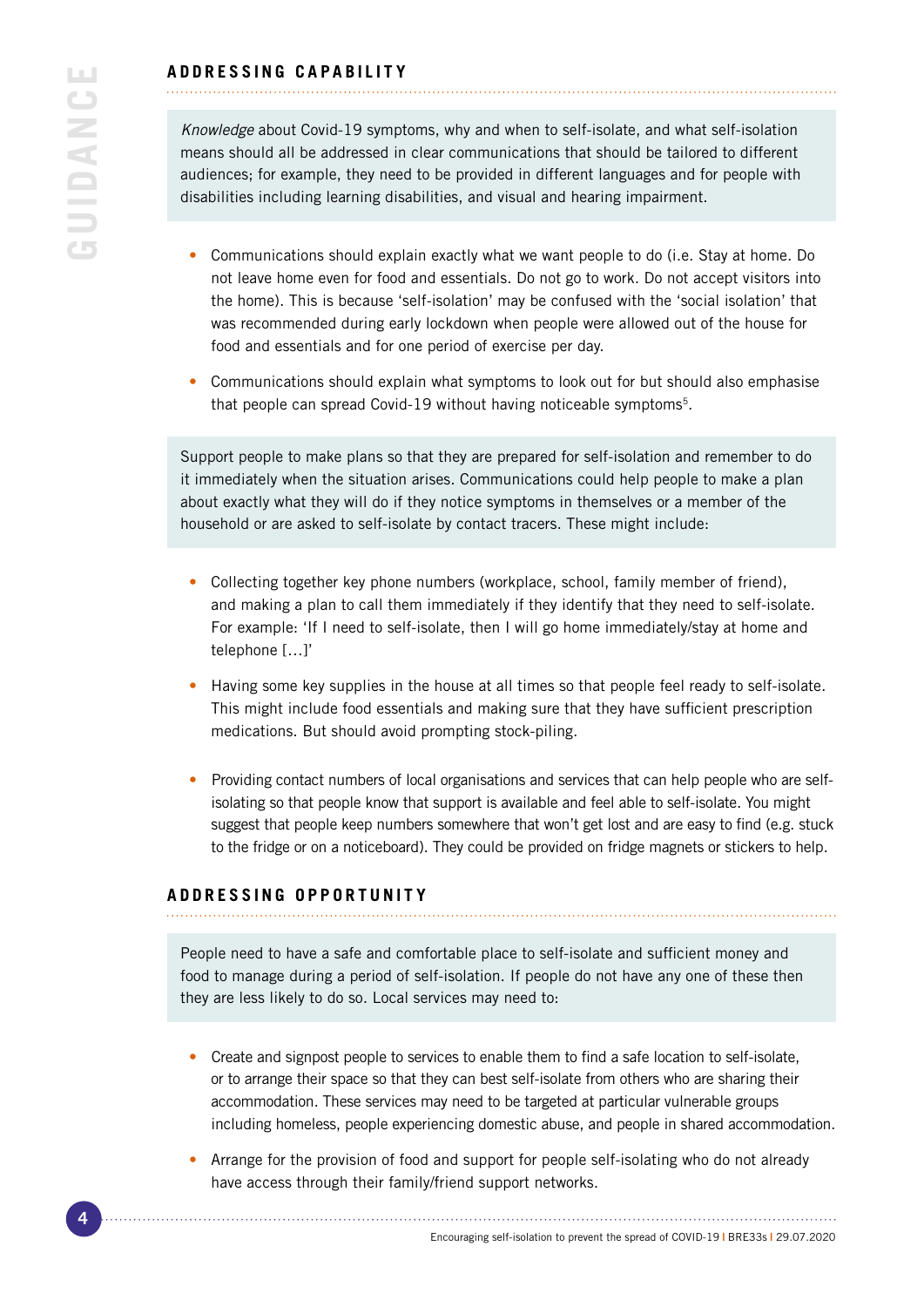People are more likely to self-isolate if they feel that they are supported by others to do so. This includes family, friends and employers and the wider community. Interventions could include:

- Messages from employers encouraging self-isolation. They could praise staff who are selfisolating and make staff aware if they or other managers are self-isolating (with permission and due consideration for employee confidentiality). This can create positive social norms for self-isolation within an organisation.
- Communications that a doctor's note is not needed for self-isolation and employers will accept a note obtained by accessing [www.111.nhs.uk/isolation-note.](http://www.111.nhs.uk/isolation-note)
- Communications about self-isolation happening in the local community and thanking those who are taking this action.

Services should be provided to offer people the emotional support that they might need if they are feeling anxious, lonely or depressed.

Legal powers to enforce self-isolation could be used (e.g. fines). However, care should be taken to ensure that these are only used after it has been established that a person has a safe place to self-isolate and sufficient support to access food and essentials to enable self-isolation.

## **ADDRESSING MOTIVATION**

People need to be persuaded about the benefits of self-isolation for themselves, their loved ones and community. Communication of these messages could be done in a variety of ways:

- Tailored messages should be created for different groups who may have different drivers for self-isolation. For some it may be about avoiding the spread of infection to others who are at risk, for others it may be about avoiding local lockdowns so that people's lives and businesses can get closer to normal.
- Messages could ask people to focus on the anticipated regret that they might experience if they did not take action, for example if they passed the virus on to a family member or to someone who was high-risk or had been shielding.
- Thinking about the credibility of the message giver for different groups. It may be helpful for messages to be delivered by trusted community leaders, celebrities, or 'people like me'.
- Where communications are verbal, an individual's motivations for self-isolation should be elicited and reinforced during a conversation (see 'Having a conversation about selfisolation' in the section below).

As there are no personal benefits and significant personal costs, messages about the value of self-isolation should focus on the collective benefits and emphasise the value of a community approach<sup>6</sup>.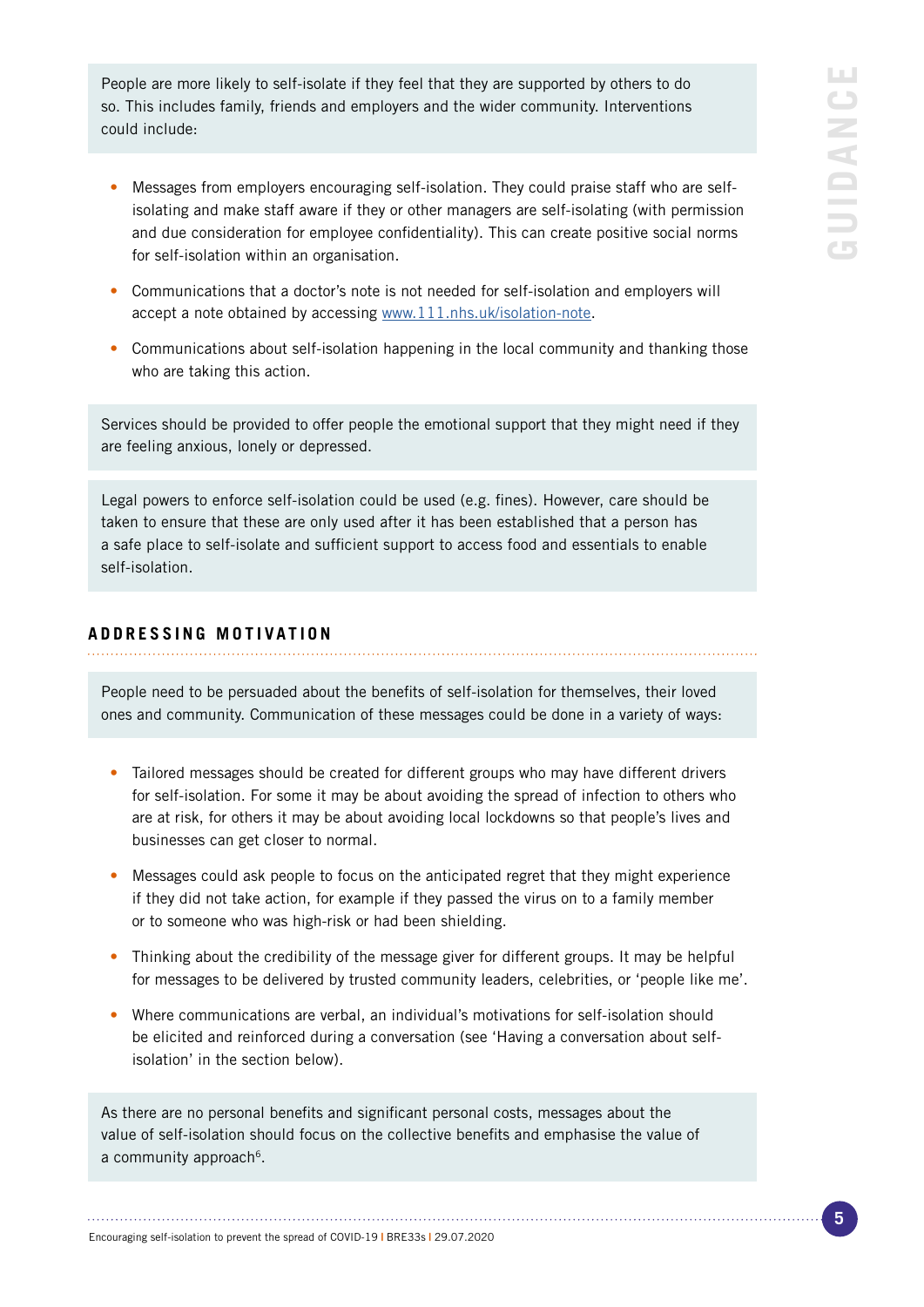People need to be persuaded that their actions in self-isolating as advised have been worthwhile and effective. Given that some people are likely to be advised to self-isolate on more than one occasion (i.e. after each contact with an infected person) this is particularly important for promoting self-isolation on a second or subsequent occasion. This could be achieved by:

- Providing feedback about the likely outcomes of self-isolation (e.g. the rates of infection expected within a local area if people hadn't self-isolated, compared to the rates of infection that occurred as a result of people self-isolating).
- Thanking people for self-isolating, and emphasising how important this action was for their family, friends, and local community.

People could be incentivised<sup>7</sup> to self-isolate, or given compensation so that they don't lose income as a result of self-isolation. This could include:

- Financial compensation to cover loss of income as a result of being unable to work/not receive sick pay.
- Voucher scheme so that people self-isolating receive rewards that they could use after the period of self-isolation.

Messages should emphasise the practial and emotional support that is available for people to selfisolate so that people feel confident that they can do it effectively and know where to access support.

## **EXAMPLE OF A CURRENT COMMUNICATION BEING USED TO ENCOURAGE PEOPLE TO SELF-ISOLATE AS PART OF NHS TEST AND TRACE**

The Department of Health and Social Care are running social media/TV communications about self-isolation (within the context of the NHS test and trace programme). The following screenshots illustrate the content which is available at:

www.twitter.com/DHSCgovuk/status/1281684618630983681



Encouraging self-isolation to prevent the spread of COVID-19 **|** BRE33s **|** 29.07.2020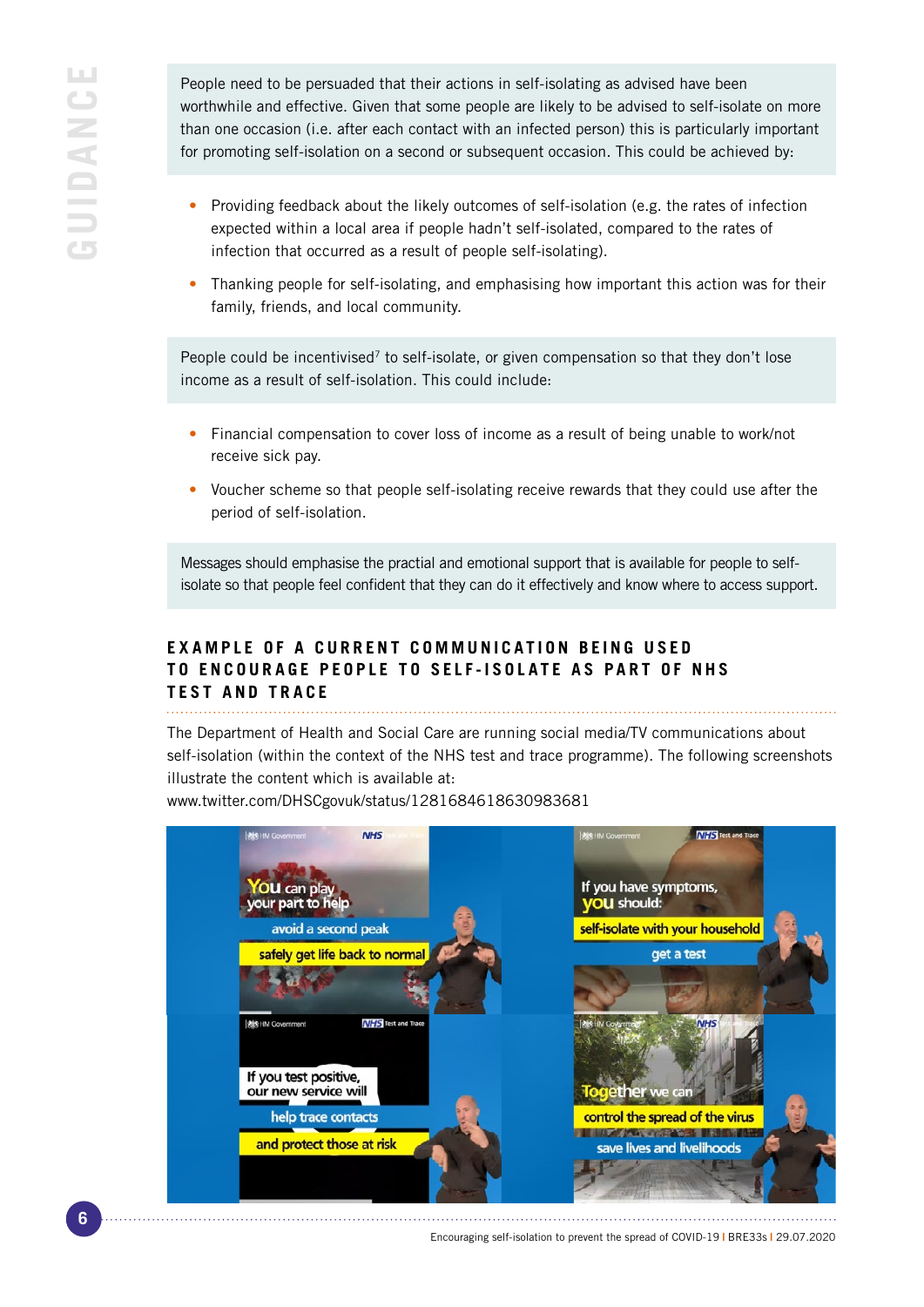This communication addresses some factors likely to be of importance:

Explains what the positive outcomes of action will be (i.e. avoiding a second peak, getting life back to normal, controlling the spread of the virus and saving lives and livelihoods). (Motivation)

Provides information to increase knowledge about what to do (self-isolate and get a test) and when (if you have symptoms) increasing Capability.

However, the communication assumes that people have some prior knowledge and has a number of aspects that could be improved:

Explaining what the symptoms are.

Explaining exactly what they have to do to self-isolate and book a test.

There is no information about how they can receive further information and practical and emotional support to help them to self-isolate.

Further information is provided in the accompanying guidance document (www.gov.uk/guidance/ nhs-test-and-trace-how-it-works), but this is only likely to be accessed by a few highly motivated individuals and is therefore likely to have limited reach.

## **EXAMPLE COMMUNICATION TO ENCOURAGE SELF-ISOLATION WHICH** ADDRESSES SOME KEY ASPECTS OF CAPABILITY, OPPORTUNITY **AND MOTIVATION**



Encouraging self-isolation to prevent the spread of COVID-19 **|** BRE33s **|** 29.07.2020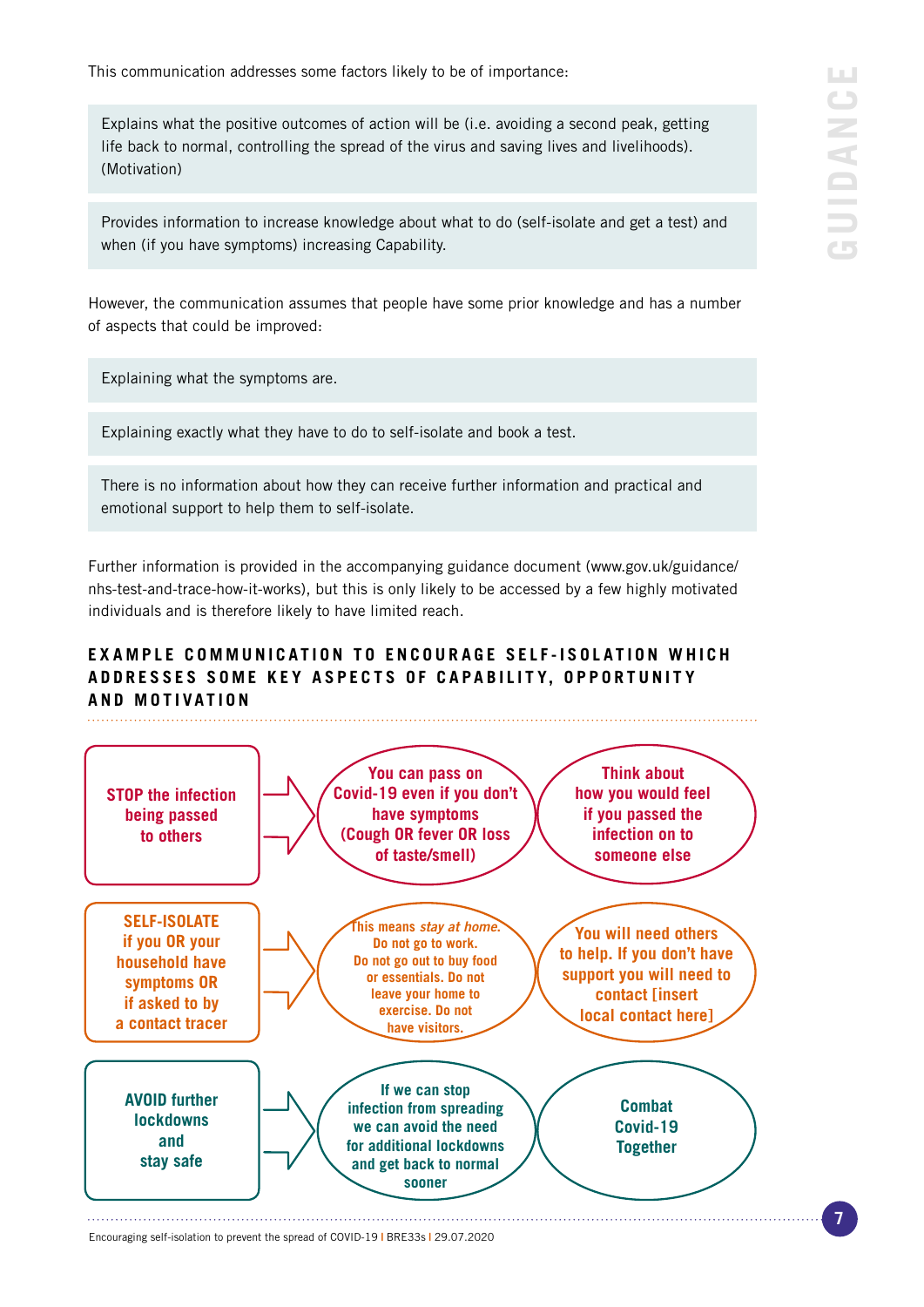No brief communication can address all of the barriers to a behaviour given that these are likely to vary between individuals. However, this message does address a range of key factors as follows:

Provides an explanation of what the symptoms of Covid-19 are, when to self-isolate and exactly what that means. (Capability)

Signposts people to services that can support them during a period of self-isolation. (Opportunity)

Prompts people to anticipate the regret that they might feel if they passed Covid-19 on to someone else and explains the benefits and importance of self-isolation. Raising awareness of the support available may also enable people to feel more confident that they can self-isolate. (Motivation)

## **HAVING A CONVERSATION ABOUT SELF-ISOLATION**

Telling someone to self-isolate will not be enough to encourage people to self-isolate and those having conversations with others about self-isolation will need to consider both what they are saying and how. Motivational interviewing<sup>8</sup> is one way of communicating effectively to assist behaviour change. Ideally contact tracers and others promoting self-isolation should be given training in motivational interviewing to equip them with the knowledge and skills to have an effective conversation. This includes helping the recipient to understand what they need to do and why; Understanding barriers to self-isolation and ways to overcome these; Evoking a sense of empowerment; and ensuring that people feel supported and that they have a plan going forward.

Effective communication should use core communication skills to support self-isolation. Examples include: asking open questions, eliciting information from the individual, actively listening to what they say and what is important to them, affirming good ideas or thoughts, and reflecting back what they have said<sup>9</sup>. The conversation should aim to be as two-sided as possible with an emphasis on the individual creating solutions to any potential problems as opposed to providing solutions and answers for them.

Self-isolation public messaging should try to include and address some of the following concepts:

What self-isolation is and when it happens:

- when symptomatic;
- when someone in household/bubble is symptomatic; and
- when asked by a contact tracer to self-isolate.

Why self-isolation is important for people. Self-isolating means you can protect others, reduce the spread of infection, and help to prevent a second wave.

What might prevent self-isolating (need to work to feed family/lack of belief in necessity to do so – see Table 1 in the guidance).

Encouraging self-isolation to prevent the spread of COVID-19 **|** BRE33s **|** 29.07.2020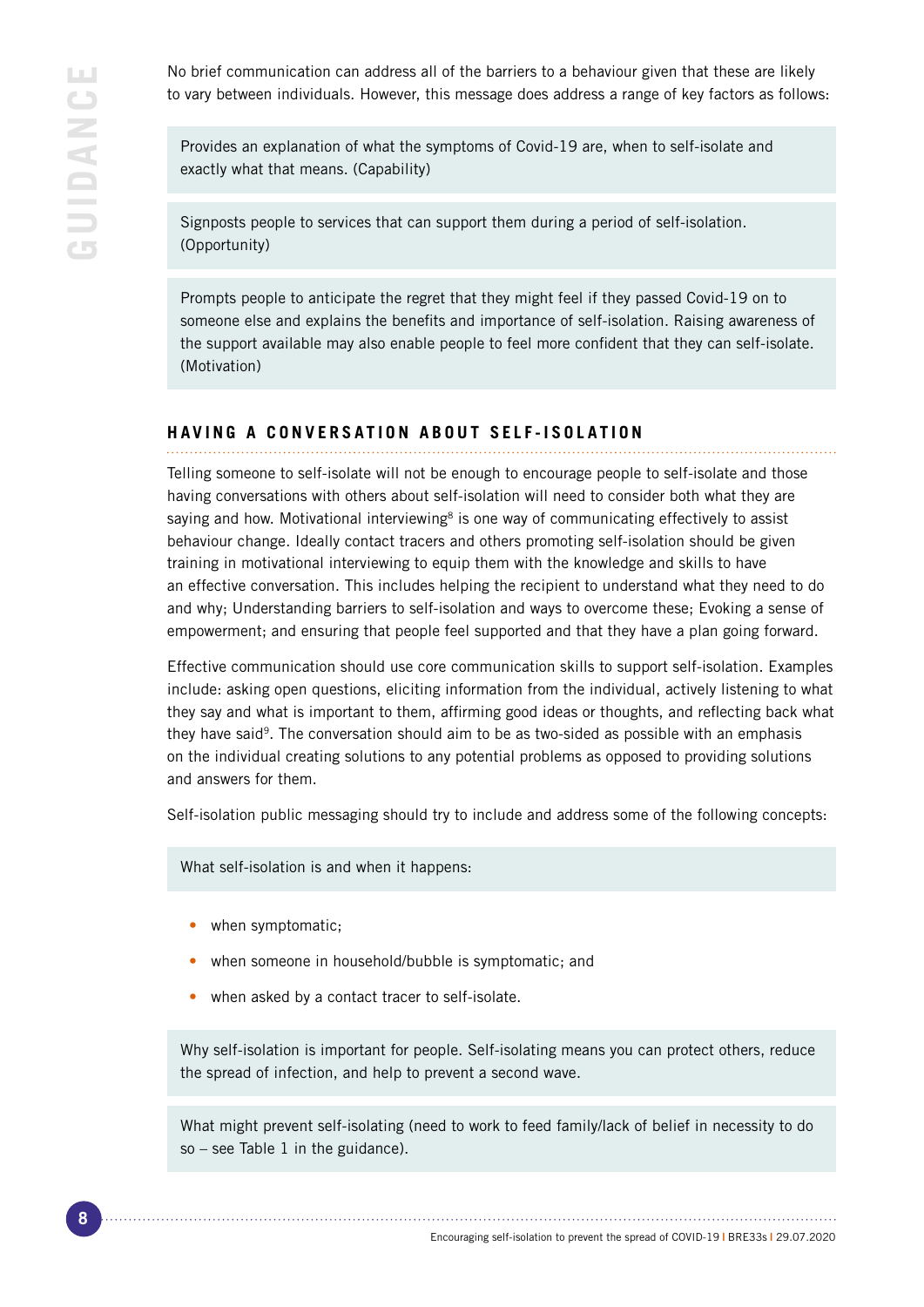How to prepare for self-isolation.

What resources are available to people who are self-isolating.

How challenges can be overcome during self-isolation.

How to reward (socially or materially) following a period of self-isolation.

#### **AN EXAMPLE CONVERSATION ABOUT SELF-ISOLATION COULD INCLUDE:**

Contact tracer (CT): What do you understand about self-isolation? *This allows us to check their knowledge and enables us to know what further information to provide.*

Individual: It just means to stay home.

CT: Is it okay if I give you more information about it? *Asking permission invites a collaborative approach to the conversation and leads to more engagement in conversations compared to just providing information.*

Individual: Yes, go on.

CT: As you said the key part of self-isolation is staying at home. It means that you do not go to work, school or public areas or use public transport. It also means that do not leave the home to buy food or essentials or to exercise, and that you don't have visitors to your home. *Provide more detail or correct inaccuracies, depending on the response of the individual.*

The goal is to self-isolate for 14 days. This means that you will be protecting others, reduce the spread of infection, and help to reduce the risk of a second wave or local lockdown. *Specify their goal and explain why self-isolation is important.*

What do you think might stop you from self-isolating? *Ask the individual about anything that might prevent them from self-isolating. This allows them to consider in advance any problems that might arise during their self-isolation time period.*

Individual: I'm not sure what to do about getting food.

CT: Who might be able to help with this? *Asking individuals to identify their own solutions can empower them and can prevent them from getting defensive during a conversation.* Individual: My sister can maybe do some shopping for me.

CT: That sounds like a great option. Provide positive feedback on their answer. If no support is available have options for signposting (e.g. local authorities).

How will you overcome any challenges during self-isolation? Asking individuals to identify solutions can help to prepare them in advance of these problems arising. It can increase their confidence in being able to self-isolate.

Individual: As long as I keep occupied I think it will be okay. I've got some work that I need to do at home, so that will keep me busy.

CT: It sounds like you have some ideas on making self-isolation easier. *Reflect and summarise what they have said.* 

A lot of people are in the same situation as you and self-isolating. Thank you for doing all you can to stop the spread of coronavirus. *End the call by emphasising social norms and thanking the individual*.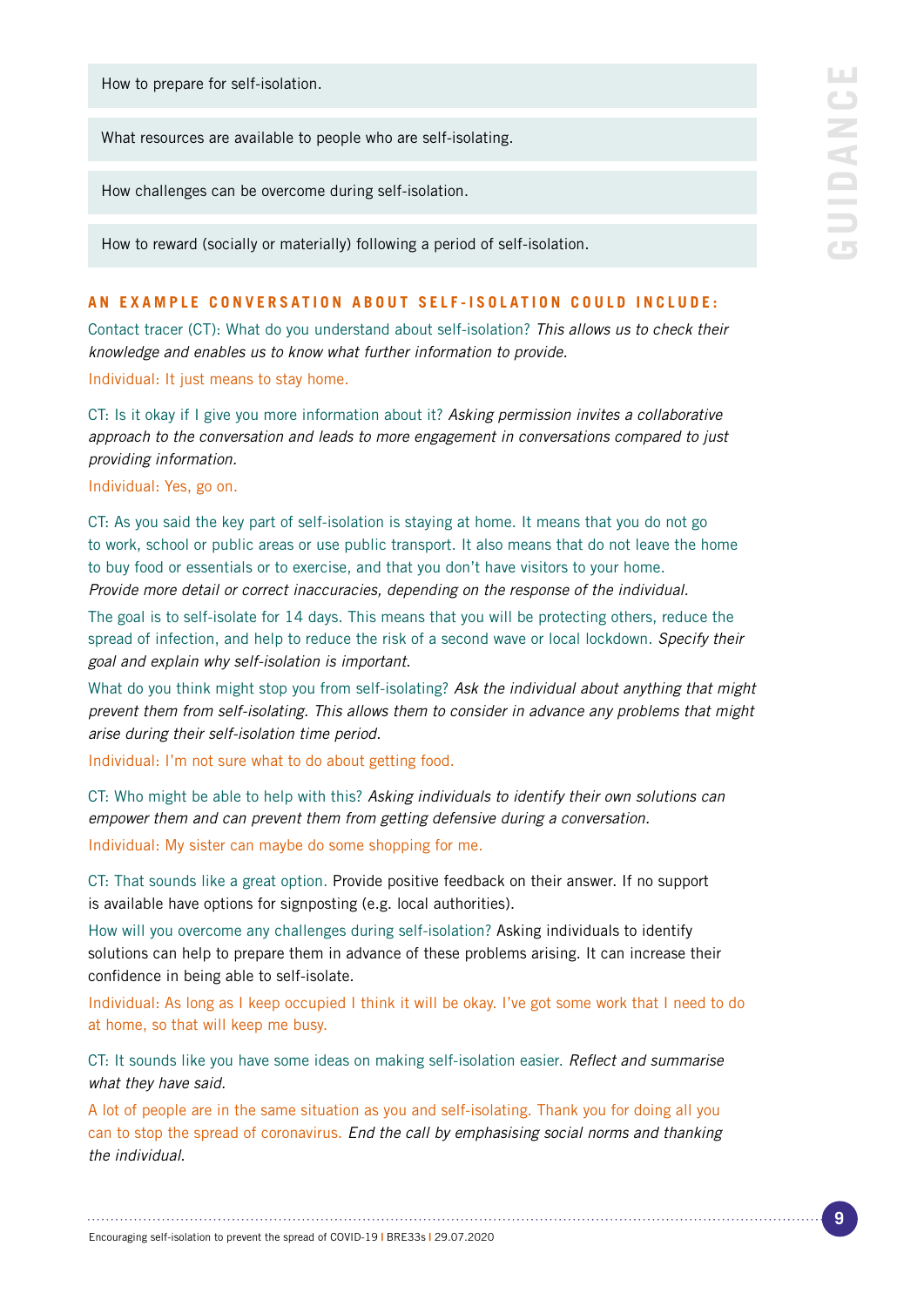#### **AUTHORS**

Produced by M.A. Arden, C.J. Armitage, L. Lewis, E. Whittaker, J. Hart, D.B. O'Connor, P. Chadwick, J. Drury, V. Swanson, L. Byrne-Davis, E. McBride, S. Perriard-Abdoh, G.W. Shorter, T. Epton, A. Kamal, & A. Chater.

On behalf of the BPS Covid-19 Behavioural Science and Disease Prevention Taskforce.

## **REFERENCES**

- <sup>1</sup> Chater, A., Arden, M., Armitage, C. et al. (2020). *Behavioural science and disease prevention: Psychological guidance*. Leicester: British Psychological Society.
- <sup>2</sup> Public Health England (2020). *Stay at home: Guidance for households with possible or confirmed coronavirus (Covid-19) infection*. Retrieved from www.gov.uk/government/publications/covid-19-stay-at-home-guidance/stay-at-home-guidance-forhouseholds-with-possible-coronavirus-covid-19-infection
- <sup>3</sup> Public Health England (2020). Stay at home guidance for households: Current guidelines illustrated. *Gov.uk*. Retrieved from https://assets.publishing.service.gov.uk/government/uploads/system/uploads/attachment\_data/file/874011/Stay\_at\_home\_ guidance\_diagram.pdf
- <sup>4</sup> Michie, S., Van Stralen, M.M. & West, R. (2011). The behaviour change wheel: A new method for characterising and designing behaviour change interventions. *Implementation Science, 6*(1), 42.
- <sup>5</sup> Yorkshire and Humber Public Health Network (2020). Covid-19 Epidemiology and infection prevention and control. *Yorkshire and Humber Public Health Network* [website]. Retrieved from www.yhphnetwork.co.uk/shared-tier-1-resources/c-19-workforcedevelopment-resources/covid-19-epidemiology-and-infection-prevention-and-control
- <sup>6</sup> Campos-Mercade, P., Meier, A., Schneider, F. & Wengström, E. (2020). Prosociality predicts health behaviors during the Covid-19 pandemic. *SSRN Electronic Journal, 7041*(346). doi:10.2139/ssrn.3604094
- <sup>7</sup> Giles, E.L., Robalino, S., McColl, E. et al. (2014). The effectiveness of financial incentives for health behaviour change: Systematic review and meta-analysis. *PLOS One, 9*(3), e90347.
- <sup>8</sup> Miller, W R. & Rollnick, S. (2012). *Motivational interviewing: Helping people change*. New York: Guilford Press.
- 9 Jubraj, B., Barnett, N., Grimes, L. et al. (2016). Why we should understand the patient experience: Clinical empathy and medicines optimisation. *International Journal of Pharmacy Practice, 24*(5), 367–370. doi:10.1111/ijpp.12268
- <sup>10</sup> Webster, R.K., Brooks, S.K., Smith, L.E. et al. (2020). How to improve adherence with quarantine: Rapid review of the evidence. *Public Health, 182*, 163–169. doi:10.1016/j.puhe.2020.03.007
- <sup>11</sup> Bodas, M. & Peleg, K. (2020). Self-isolation compliance in the Covid-19 era influenced by compensation: Findings from a recent survey in Israel. *Health Affairs, 39*(6), 936–941.
- <sup>12</sup> Farooq, A., Laato, S, & Islam, A.N. (2020). Impact of online information on self-isolation intention during the Covid-19 pandemic: Cross-sectional study. *Journal of medical Internet research, 22*(5), e19128.
- 13 Smith, L.E., Amlôt, R., Lambert, H. et al. (2020). Factors associated with adherence to self-isolation and lockdown measures in the UK; a cross-sectional survey. *medR*<sub>X</sub>iv. Retrieved from www.medrxiv.org/content/10.1101/2020.06.01.20119040v1.

### **APPENDIX A**

Table 2 summarises research studies exploring psychosocial factors associated with self-isolation/ quarantine. Note that we have only included studies that focus specifically on self-isolation or where separate analyses are conducted on self-isolation behaviour and not those reporting adherence to a range of behaviours which include self-isolation. These have informed our analysis of the factors likely to affect adherence to self-isolation.

Although the studies described in Table 2 provide some information about factors that might influence self-isolation, they are limited by: (i) focusing on understanding self-reported intentions and behaviour rather than actual self-isolation; and (ii) only considering a narrow range of factors likely to influence adherence to self-isolation. Further research and funding to support it is needed to better understand factors relating to adherence to self-isolation (as presented in this document), actual levels of self-isolation (e.g. following a contact tracer call), fidelity of the trace and test process, and its impact on the spread of Covid-19.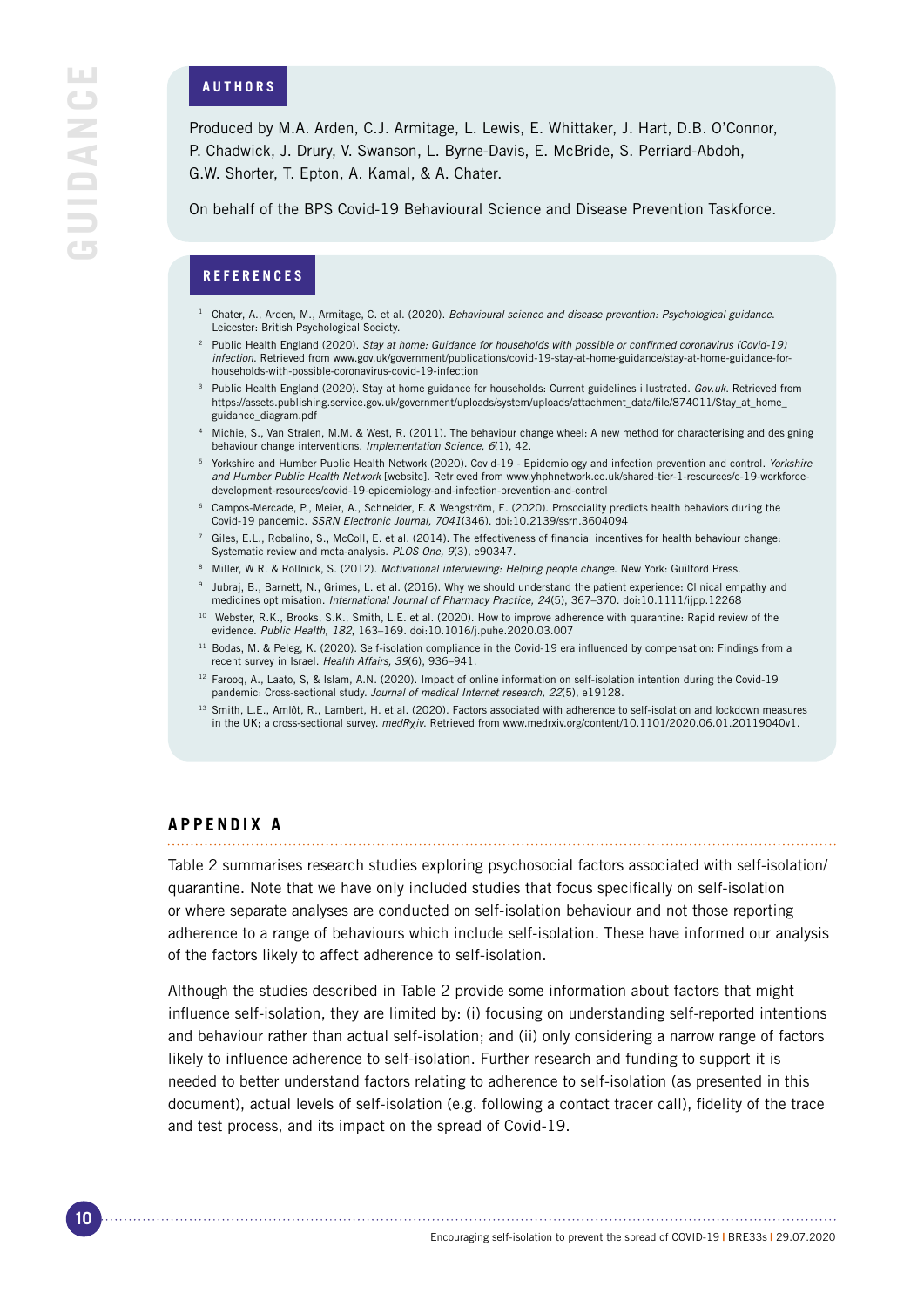| Reference                              | Country       | Sample size | Pandemic                                         | Study design                     | Capability                                                  | Opportunity                                                                                                                           | Motivation                                                                     | <b>Notes</b>                                                                     |
|----------------------------------------|---------------|-------------|--------------------------------------------------|----------------------------------|-------------------------------------------------------------|---------------------------------------------------------------------------------------------------------------------------------------|--------------------------------------------------------------------------------|----------------------------------------------------------------------------------|
| Webster et<br>al. (2020) <sup>10</sup> | Various       |             | (Ebola, SARS,<br>swine flu,<br>mumps)<br>Various | System review<br>of 14 studies   | and quarantine<br>about disease<br>procedures.<br>Knowledge | Social norms; availability of supplies;<br>financial concerns about not being<br>able to work.                                        | Perceived risk of the disease.<br>Perceived benefits of<br>quarantine.         | Self-reported<br>adherence                                                       |
| Bodas &<br>Peleg (2020) <sup>11</sup>  | <b>Israel</b> | 563         | Covid-19                                         | Cross-sectional<br>online survey |                                                             | compensation during the period<br>High expectations of financial<br>of quarantine.                                                    |                                                                                | expected rates<br>Self-report of<br>of adherence                                 |
| Farooq et<br>al. (2020) <sup>12</sup>  | Finland       | 225         | Covid-19                                         | Cross-sectional<br>online survey | $\overline{1}$                                              | Low perceptions that self-isolation<br>would be costly.                                                                               | High confidence in ability<br>to self-isolate.<br>High perceived severity.     | to self-isolate<br>Intentions                                                    |
| Smith et<br>al. (2020) <sup>13</sup>   | ŬК            | 2240        | Covid-19                                         | Cross-sectional<br>online survey |                                                             | following the rules; high expectation<br>Perception that other people are<br>of receiving help from someone<br>outside the household. | High worry about Covid-19.<br>High perceived risk of<br>contracting the virus. | with being male<br>Non-adherence<br>was associated<br>Self-reported<br>adherence |

## **TABLE 2: RESEARCH STUDIES EXPLORING PSYCHOSOCIAL FACTORS ASSOCIATED WITH SELF-ISOLATION**